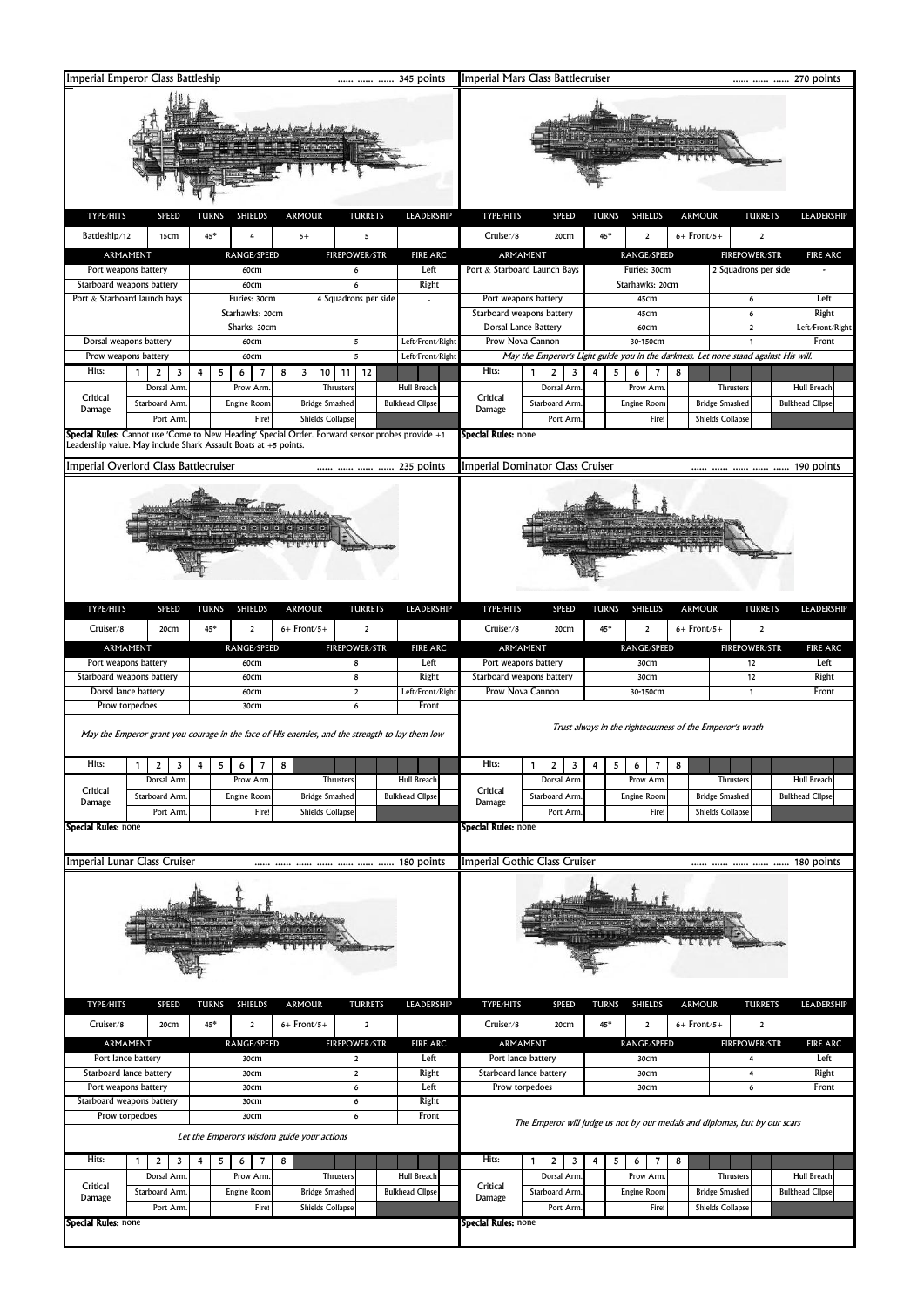| Imperial Dictator Class Cruiser                                       |                                                                | 220 points                                       |                                     | Imperial Cobra Class Destroyer              |                                                                 |                                                                                                |               | 30 points                       |                           |
|-----------------------------------------------------------------------|----------------------------------------------------------------|--------------------------------------------------|-------------------------------------|---------------------------------------------|-----------------------------------------------------------------|------------------------------------------------------------------------------------------------|---------------|---------------------------------|---------------------------|
|                                                                       |                                                                |                                                  |                                     |                                             |                                                                 |                                                                                                |               |                                 |                           |
| TYPE/HITS<br><b>SPEED</b>                                             | <b>ARMOUR</b><br><b>TURNS</b><br>SHIELDS                       | <b>TURRETS</b>                                   | LEADERSHIP                          | TYPE/HITS                                   | SPEED                                                           | <b>TURNS</b><br><b>SHIELDS</b>                                                                 | <b>ARMOUR</b> | <b>TURRETS</b>                  | LEADERSHIP                |
| Cruiser/8<br>20cm                                                     | $6+$ Front/5+<br>$45*$<br>$\overline{2}$                       | 3                                                |                                     | Escort/1                                    | 30cm                                                            | 90*<br>1                                                                                       | $4+$          | 1                               |                           |
| ARMAMENT                                                              | RANGE/SPEED                                                    | <b>FIREPOWER/STR</b>                             | <b>FIRE ARC</b>                     | ARMAMENT                                    |                                                                 | RANGE/SPEED                                                                                    |               | <b>FIREPOWER/STR</b>            | <b>FIRE ARC</b>           |
| Port & Starboard Launch Bays                                          | Furies: 30cm<br>Starhawks: 20cm                                | 2 Squadrons per side                             |                                     | Prow torpedoes<br>Weapons battery           |                                                                 | 30cm<br>30cm                                                                                   |               | 2<br>1                          | Front<br>Left/Front/Right |
| Port weapons battery                                                  | 30cm                                                           | 6                                                | Left                                |                                             |                                                                 |                                                                                                |               |                                 |                           |
| Starboard weapons battery                                             | 30cm                                                           | 6                                                | Right                               |                                             |                                                                 |                                                                                                |               |                                 |                           |
| Prow torpedoes<br>Front<br>30cm<br>6                                  |                                                                |                                                  |                                     |                                             |                                                                 | Be always noble in the face of the enemy                                                       |               |                                 |                           |
|                                                                       | Fight the Emperor's enemies with every weapon at your disposal |                                                  |                                     |                                             |                                                                 |                                                                                                |               |                                 |                           |
| Hits:<br>1<br>$\overline{2}$<br>3                                     | 8<br>4<br>5<br>6                                               |                                                  |                                     | Hits:                                       | $\mathbf{1}$                                                    |                                                                                                |               |                                 |                           |
| Dorsal Arm<br>Critical                                                | Prow Arm                                                       | Thrusters                                        | Hull Breach                         |                                             |                                                                 |                                                                                                |               |                                 |                           |
| Starboard Arm<br>Damage<br>Port Arm                                   | Engine Room<br>Fire!                                           | <b>Bridge Smashed</b><br><b>Shields Collapse</b> | <b>Bulkhead Clipse</b>              |                                             |                                                                 |                                                                                                |               |                                 |                           |
| Special Rules: none                                                   |                                                                |                                                  |                                     | Special Rules: none                         |                                                                 |                                                                                                |               |                                 |                           |
|                                                                       |                                                                |                                                  |                                     |                                             |                                                                 |                                                                                                |               |                                 |                           |
| Imperial Dauntless Class Light Cruiser                                |                                                                |                                                  | 110 points                          | Imperial Retribution Class Battleship       |                                                                 |                                                                                                |               |                                 | 345 points                |
|                                                                       |                                                                |                                                  |                                     |                                             |                                                                 |                                                                                                |               |                                 |                           |
| TYPE/HITS<br>SPEED                                                    | <b>ARMOUR</b><br><b>TURNS</b><br><b>SHIELDS</b>                | <b>TURRETS</b>                                   | LEADERSHIP                          | TYPE/HITS                                   | SPEED                                                           | <b>TURNS</b><br>SHIELDS                                                                        | <b>ARMOUR</b> | <b>TURRETS</b>                  | LEADERSHIP                |
| Cruiser/6<br>25cm                                                     | $90*$<br>$5+$<br>$\mathbf{1}$                                  | $\mathbf{1}$                                     |                                     | Battleship/12                               | 20cm                                                            | 45*                                                                                            | $6+$ Front/5+ | 4                               |                           |
| ARMAMENT<br>Port weapons battery                                      | RANGE/SPEED<br>30cm                                            | <b>FIREPOWER/STR</b><br>4                        | <b>FIRE ARC</b><br>Left             | ARMAMENT<br>Port weapons battery            |                                                                 | RANGE/SPEED<br>60cm                                                                            |               | <b>FIREPOWER/STR</b><br>12      | <b>FIRE ARC</b><br>Left   |
| Starboard weapons battery                                             | 30cm                                                           | 4                                                | Right                               | Starboard weapons battery                   |                                                                 | 60cm                                                                                           |               |                                 | Right                     |
| Prow lances                                                           | 30cm                                                           | $\overline{\mathbf{3}}$                          | Front                               | Dorsal lance battery                        |                                                                 | 60cm                                                                                           |               | $\mathbf 3$                     | Left/Front/Right          |
|                                                                       |                                                                |                                                  |                                     | Prow torpedoes                              |                                                                 | 30cm                                                                                           |               | 9                               | Front                     |
|                                                                       | Let the Emperor's light vanquish the darkness of the void      |                                                  |                                     |                                             |                                                                 | May the Emperor grant you courage in the face of His enemies, and the strength to lay them low |               |                                 |                           |
| Hits:                                                                 |                                                                |                                                  |                                     | Hits:                                       |                                                                 |                                                                                                |               |                                 |                           |
| $\overline{\mathbf{3}}$<br>$\mathbf{2}$<br>$\mathbf{1}$<br>Dorsal Arm | 5<br>4<br>$\circ$<br>Prow Arm.                                 | <b>Thrusters</b>                                 | Hull Breach                         |                                             | 2 <sup>1</sup><br>3 <sup>1</sup><br>$\mathbf{1}$<br>Dorsal Arm. | 4<br>5<br>Prow Arm                                                                             |               | $6$ 7 8 9 10 11 12<br>Thrusters | <b>Hull Breach</b>        |
| Critical<br>Starboard Arm<br>Damage                                   | Engine Room                                                    | <b>Bridge Smashed</b>                            | <b>Bulkhead Clipse</b>              | Critical<br>Damage                          | Starboard Arm                                                   | Engine Room                                                                                    |               | <b>Bridge Smashed</b>           | <b>Bulkhead Clipse</b>    |
| Port Arm                                                              | Fire!                                                          | <b>Shields Collapse</b>                          |                                     |                                             | Port Arm.                                                       | Fire!                                                                                          |               | <b>Shields Collapse</b>         |                           |
| <b>Special Rules: none</b>                                            |                                                                |                                                  |                                     |                                             |                                                                 | Special Rules: May not use 'Come to New Heading' special order.                                |               |                                 |                           |
|                                                                       |                                                                |                                                  |                                     |                                             |                                                                 |                                                                                                |               |                                 |                           |
| Imperial Sword Class Frigate                                          |                                                                |                                                  |                                     | Imperial Tyrant Class Cruiser               |                                                                 |                                                                                                |               |                                 |                           |
|                                                                       |                                                                |                                                  |                                     |                                             |                                                                 |                                                                                                |               |                                 |                           |
| TYPE/HITS<br>SPEED                                                    | <b>SHIELDS</b><br><b>TURNS</b><br><b>ARMOUR</b>                | <b>TURRETS</b>                                   | LEADERSHIP                          | TYPE/HITS                                   | <b>SPEED</b>                                                    | <b>TURNS</b><br><b>SHIELDS</b>                                                                 | <b>ARMOUR</b> | <b>TURRETS</b>                  | LEADERSHIP                |
| Escort/1<br>25cm                                                      | $90*$<br>$\mathbf{1}$<br>$5+$                                  | $\overline{2}$                                   |                                     | Cruiser/8                                   | 20cm                                                            | 45*<br>$\mathbf 2$                                                                             | $6+$ Front/5+ | $\mathbf 2$                     |                           |
| ARMAMENT<br>Weapons battery                                           | RANGE/SPEED<br>30cm                                            | <b>FIREPOWER/STR</b><br>4                        | <b>FIRE ARC</b><br>Left/Front/Right | ARMAMENT<br>Port weapons battery            |                                                                 | RANGE/SPEED<br>45cm                                                                            |               | <b>FIREPOWER/STR</b><br>4       | <b>FIRE ARC</b><br>Left   |
|                                                                       |                                                                |                                                  |                                     | Starboard weapons battery                   |                                                                 | 45cm                                                                                           |               |                                 | Right                     |
|                                                                       |                                                                |                                                  |                                     | Port weapons battery                        |                                                                 | 30cm                                                                                           |               | $\bf 6$                         | Left                      |
|                                                                       |                                                                |                                                  |                                     | Starboard weapons battery<br>Prow torpedoes |                                                                 | 30cm<br>30cm                                                                                   |               | 6<br>6                          | Right<br>Front            |
|                                                                       | Be always noble in the face of the enemy                       |                                                  |                                     |                                             |                                                                 | Let the Emperor's wisdom guide your actions                                                    |               |                                 |                           |
|                                                                       |                                                                |                                                  |                                     |                                             |                                                                 |                                                                                                |               |                                 |                           |
| Hits:<br>$\mathbf{1}$                                                 |                                                                |                                                  |                                     | Hits:                                       | 2<br>1<br>3<br>Dorsal Arm.                                      | 5<br>4<br>6<br>7<br>Prow Arm                                                                   | 8             | Thrusters                       | <b>Hull Breach</b>        |
|                                                                       |                                                                |                                                  |                                     | Critical                                    | Starboard Arm                                                   | Engine Room                                                                                    |               | <b>Bridge Smashed</b>           | <b>Bulkhead Clipse</b>    |
|                                                                       |                                                                |                                                  |                                     | Damage                                      | Port Arm                                                        | Fire!                                                                                          |               | <b>Shields Collapse</b>         |                           |
| <b>Special Rules: none</b>                                            |                                                                |                                                  |                                     | <b>Special Rules:</b> none                  |                                                                 |                                                                                                |               |                                 |                           |